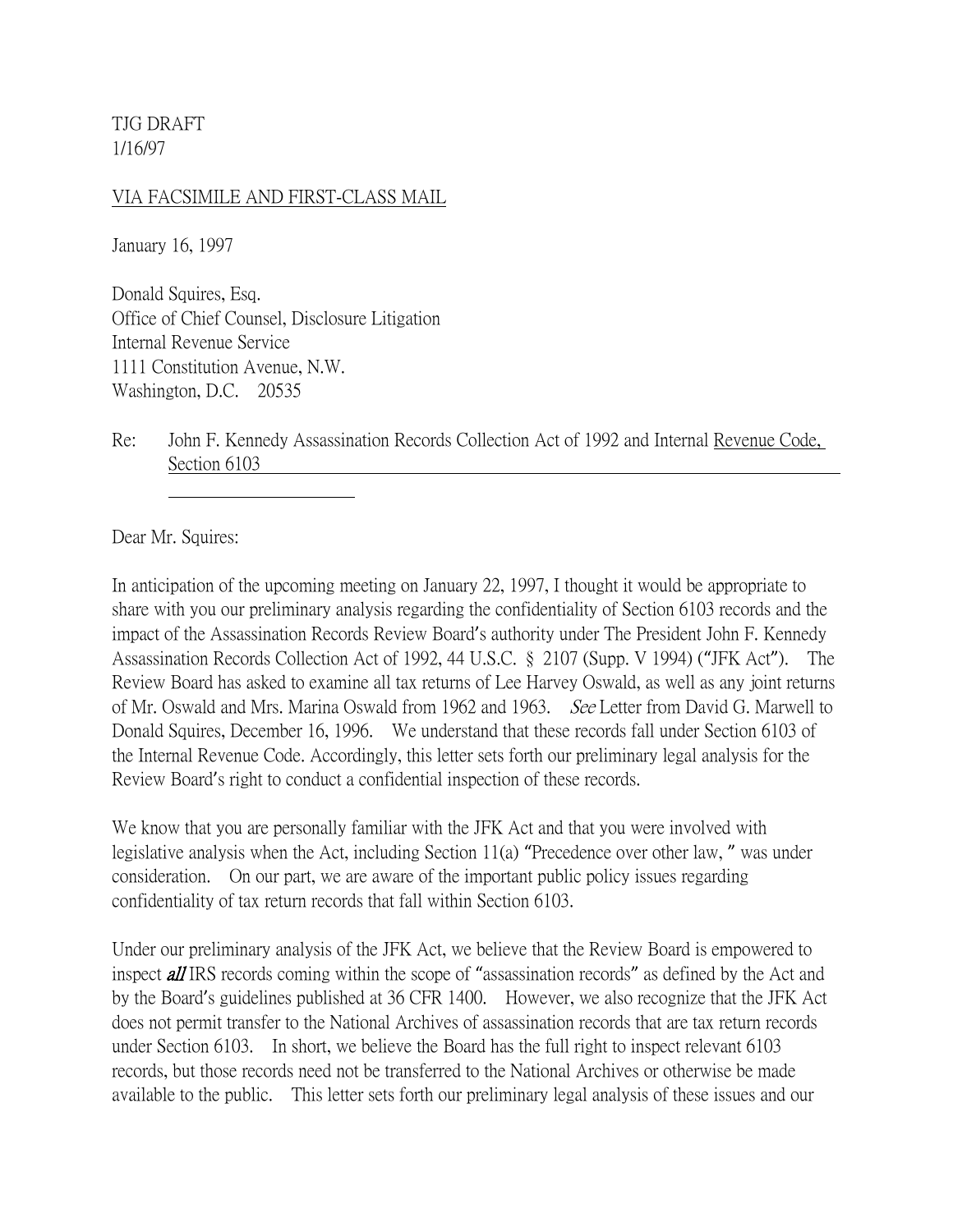Donald Squires, Esq. January 10, 1997 Page 2

 $\overline{a}$ 

basis for asserting our right to conduct a confidential inspection of the records.

Later-enacted statutes supersede prior-enacted statutes when the relevant terms of the statutes are inconsistent. The canons of statutory construction provide that whenever two statutes contain inconsistent provisions, the latter-enacted statute prevails in relevant part over the prior-enacted statute. *Sutherland* articulates this position as follows: "When two statutes are repugnant in any of their provisions, the later act operates to the extent of the repugnancy to repeal the first." 1A Norman J. Singer, Sutherland Statutes and Statutory Construction § 23.09 (5th Ed. 1992). The Supreme Court has consistently adopted this approach. See United States v. Yuginovich, 256 U.S. 450, 463 (1921) ("It is . . . well settled that a later statute repeals former ones when clearly inconsistent with the earlier enactment."). [other cases?]. The D.C. Circuit similarly adheres to this doctrine. [any cases?].

Therefore, to the extent that IRC Section 6103 conflicts with any provision of the JFK Act (except Section 11(a)), the JFK Act would prevail.<sup>1</sup>

The JFK Act clearly provides that the Review Board is entitled to examine records and to request relevant information from all government agencies. Sections 5 and 7 of the JFK Act explicitly authorize the Review Board to inspect all assassination records. For example, the JFK Act broadly empowers the Review Board to "direct a Government office to make available to the Review Board . . . additional information, records, or testimony from individuals, which the Review Board has reason to believe is required to fulfill its functions and responsibilities under [the JFK Act.]" 44 U.S.C. § 2107.7(j)(B)(ii). See also, 44 U.S.C. § 2107.5(c)(2)(H) (Government agencies "shall  $\ldots$  make available to the Review Board any additional information and records that the Review Board has reason to believe it requires. . . ."). These provisions do not make exception for records protected by section  $6103.<sup>2</sup>$ 

Section 11(a) is the only provision of the JFK Act that limits the authority of the Review Board with respect to assassination records held by other Government agencies. The sole provision of the JFK Act that provides for a different treatment of IRS records is Section 11(a):

<sup>&</sup>lt;sup>1</sup>It is our undestanding that the most recent amendment to 6103 occurred in 19<sub>\_\_</sub>, whereas the JFK Act was enacted on October 26, 1992, and received technical amendments on October 6, 1994.

<sup>&</sup>lt;sup>2</sup>The Review Board's interpretation of any ambiguities in the JFK Act is entitled to substantial deference under the rule of *Chevron U.S.A. v. Natural Resources Defense Council, Inc.*, 467 U.S. 837 (1984), provided that the interpretation is "a permissible construction of the statute." Id. at 843.